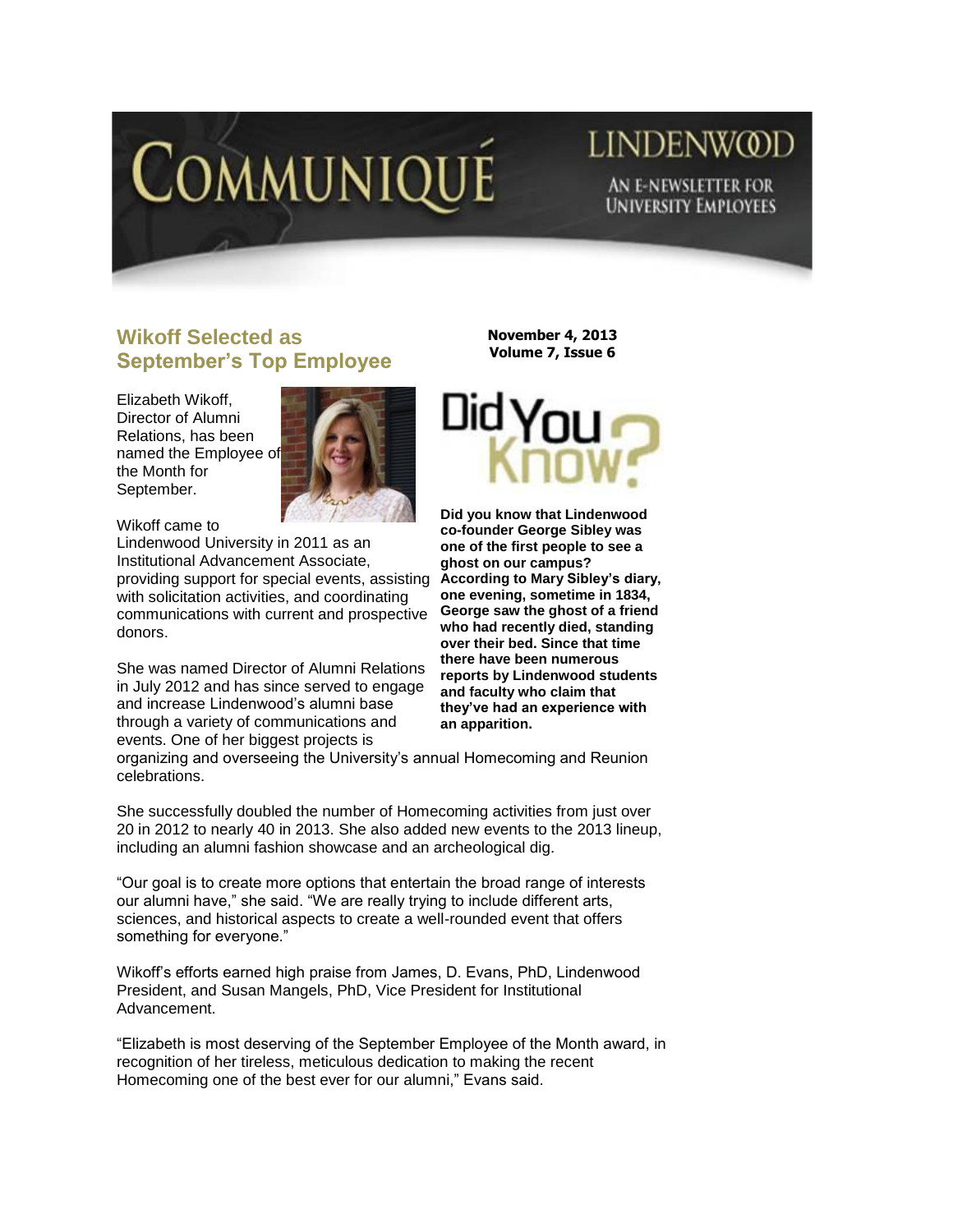Mangels added, "Elizabeth works on a myriad of both details and big projects, often behind the scenes, to serve Lindenwood's 40,000 alumni. She truly is an asset to Lindenwood."

As a double alumna of the School of Communications, Wikoff said she enjoys contributing to the success of her alma mater and was surprised and honored to have been named the Employee of Month.

"It's very exciting. I love my job, I love what I do, and I love Lindenwood," she said. "It's really neat to be recognized for doing something I love at an institution I believe in."

#### **Adjunct Youngblood Serves with SSD Governing Council**

Brenda Youngblood, PhD, Adjunct Professor in the Lindenwood University School of Education, was recently selected as Chairwoman of the Special School District (SSD) Governing Council. She is one of 22 representatives from partnering school districts who will work to elect the SSD Board of Education, approve budgets, and oversee the group's comprehensive school improvement plan.



"I am very humbled by this opportunity to work with committed council members whose focus is to serve and support the students, staff, and parents of Special School District," Youngblood said. "It is an honor to serve in this capacity. The district is commended for the developed comprehensive plan that will improve the educational achievement and performance of all students."

Youngblood retired from the Hazelwood School District (HSD) in 2009 after serving for 22 years as a principal at Keeven and McCurdy Elementary Schools. She was elected in 2011 to her current role as treasurer for the HSD Board of Education. She also works as a coach and resource consultant for principals in underperforming schools through the Missouri Schools Improvement Grant Program.

Her many other accomplishments include serving as area coordinator for nine Missouri chapters of Phi Delta Kappa, chair of the St. Louis Principals' Academy, faculty for the Harvard University Summer Institute for Principals, and presenter at five national conferences. She has been named the recipient of the *St. Louis American* newspaper's Salute to Excellence Award, the Metropolitan Saint Louis Alliance of Black School Educator's Award, Iota Phi Lambda's Apple for the Teacher Award, and three international travel scholarships.

#### **Baum Represents MIAA on NAADD Committee**

Jane Baum, Athletic Development Director, has been

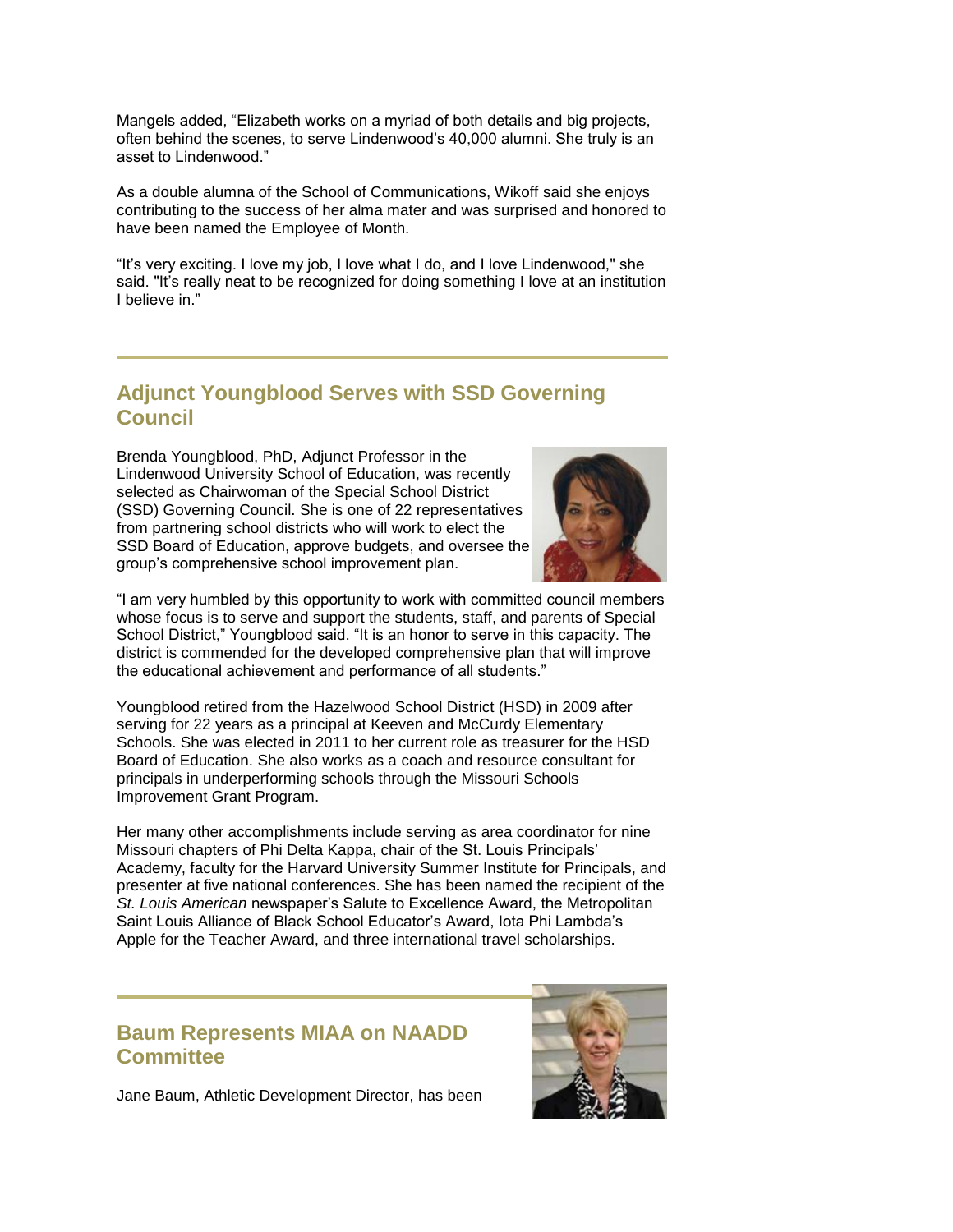selected by the National Association of Athletics Development Directors (NAADD) as an MIAA Conference Representative for NCAA Division II. NAADD is dedicated to the betterment of the collegiate athletics development industry.

Baum's personal interest in the organization centers on its mission to provide educational and professional development opportunities for career advancement in fundraising and stewardship.

As an active NAADD participant for four years, Baum has presented twice at the group's annual national convention. She was asked by her colleagues to consider the position following her second presentation.

"This position will offer an opportunity to network on a higher level as well as learn best practices and additional ways to increase fundraising for our Lindenwood University Athletics Department," Baum said. "My focus will be on developing scholarships and increasing active networking with other participants."

During the 2012-2013 membership year, NAADD developed an online resource center that serves as an informational hub for industry professionals to review best practices and share innovative ideas. As an MIAA conference representative, Baum will work on developing new materials to add to the center.

She will also participate in a round table discussion, "Fundamentals of Athletic Development," leading up to the next NAADD conference in June 2014.

### **Dune Trull named Web Content Manager**

Dune Trull was recently hired to serve in the newly created position of Web Content Manager for the LU system. Trull will manage the flow, creation, and implementation of all non-sports Web content for both campuses and will determine priorities for new page development, revisions, and functionality.



"This is really a very exciting opportunity," he said. "I will

have the chance to work with a lot of great people from both campuses to strengthen the content that helps us sell the University to prospective students. Better content will also improve communications with current students, parents, and community members."

Trull says a high priority will be establishing a new Website Advisory Committee to help steer the upcoming redesigns of the St. Charles and Belleville websites and advise him and Webmaster Jason Waack on ways in which the website can better serve the LU community.

"What we will do is take the input we get from students, staff, and faculty to help guide our next redesign. Each group has something valuable to add to the conversation, and we want them to be part of the process," he added.

Trull is located in the Executive Offices in Roemer Hall. He can be reached at